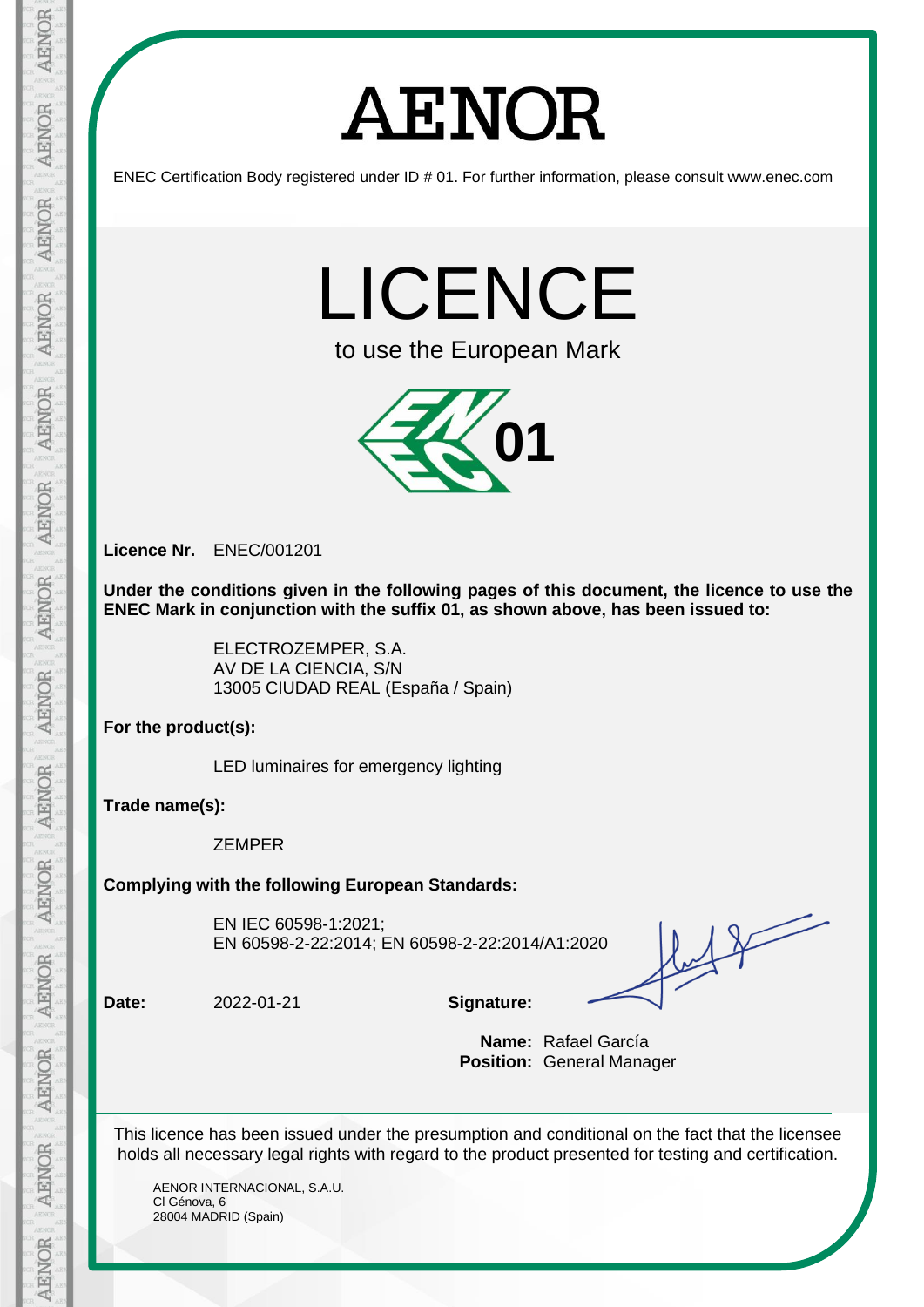EMERGENCIA LED

ELECTROZEMPER, S.A. AV DE LA CIENCIA, S/N

AV DE LA CIENCIA, S/N

EN IEC 60598-1:2021; EN 60598-2-22:2014; EN 60598-2-22:2014/A1:2020

Ver Anexo refer to Annex

---

13005 CIUDAD REAL (España/Spain)

13005 CIUDAD REAL (España/Spain)

### **AENOR CERTIFICADO ENEC DE PRODUCTO**



Tipo de producto / Type of Product LUMINARIAS PARA ALUMBRADO DE

r1) Nº Certificado / Certificate nº ENEC/001201 r2) Fecha Certificado / Date of the Certificate 2022-01-21 r3) Nº de Informe de ensayo / Test report nº 2021090484B1 r4) Nombre y dirección del licenciatario Name and address of the licensee

> r5) Dirección de la factoría Address of the factory

r6) Referencia de la Norma Española Spanish Standard

r7) Referencia de la Norma Europea European Standard

r8) Referencia / Type reference Ver Anexo refer to Annex

r9) Marca comercial / Trade Mark ZEMPER

r10) Tensión y frecuencia asignadas/Rated voltage and frequency 230V~ 50 Hz

r11) Nº lámparas x potencia asignada, tipo y portalámparas Nº lamps x rated power, type and lampholder

r12) Grado de protección IP / IP degree of protection IP20; IK04

r13) Medios de conexión a la red/Power supply connection means Terminals

r14) Clasific. por material superficie apoyo/Classif. per holding surface material Suitable for normally flammable surfaces

r15) Protección contra choques eléctricos (clase)/Protection against electric shocks (class) Class II

r16) Flujo luminoso y autonomía asignadas/Rated lumen output and duration Ver Anexo refer to Annex

r17) Características de la batería/Battery features Ver Anexo refer to Annex

r18) Información adicional / Additional information Ver Anexo refer to Annex

r19) Características generales/General data Ver Anexo refer to Annex

 Fecha de caducidad: 2027-01-21 Date of expiry

AENOR INTERNACIONAL SAU.<br>
Génova, 6. 28004 Madrid. Es<br>
Tel. 91 432 60 00.- www.aer<br>
Tel. 91 432 60 00.- www.aer<br>
Entidad de certi Génova, 6. 28004 Madrid. España Tel. 91 432 60 00.- www.aenor.es

Entidad de certificación de producto acreditada por ENAC con nº 1/C-PR275 Product certification body accredited by ENAC, number 1/C-PR275

Original Electrónico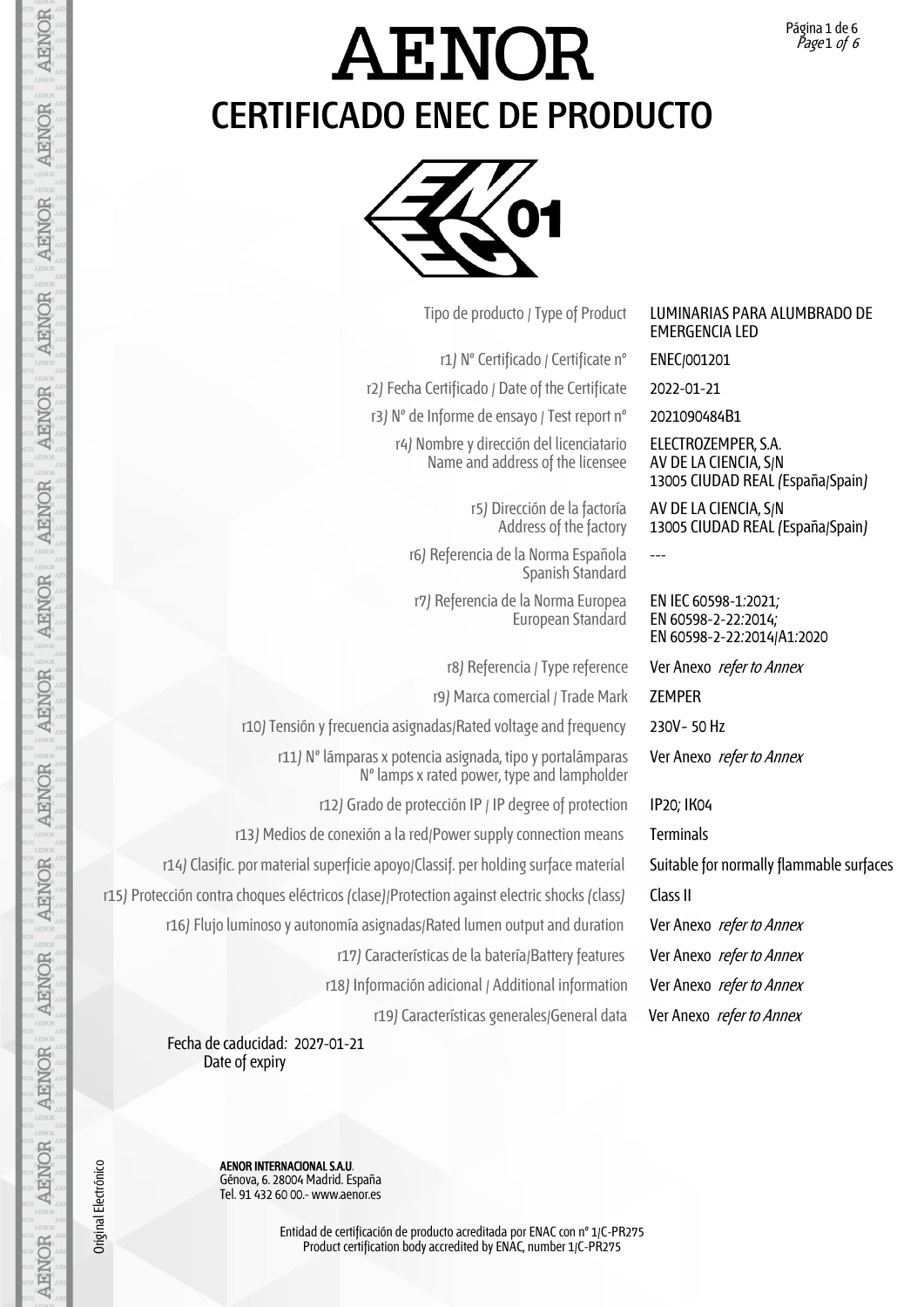Página 2 de 6 Page 2 of 6



#### **ANEXO AL CERTIFICADO ENEC/001281 ANNEX TO CERTIFICATE ENEC/001281**

| <b>REFERENCIA</b><br>Type reference | N° LÁMPARAS X<br><b>POTENCIA</b><br><b>ASIGNADA, TIPO Y</b><br><b>PORTALÁMPARAS</b><br>$No$ lamps x rated<br>power, type and<br>lampholder | <b>FLUJO LUMINOSO</b><br>Y ÁUTONOMÍA<br><b>ASIGNADAS</b><br>Rated lumen output<br>and duration | <b>CARACTERÍSTICAS</b><br><b>DE LA BATERÍA</b><br><b>Battery features</b> | <b>INFORMACIÓN</b><br><b>ADICIONAL</b><br>Additional information | <b>CARACTERÍSTICAS</b><br><b>GENERALES</b><br>General data    |
|-------------------------------------|--------------------------------------------------------------------------------------------------------------------------------------------|------------------------------------------------------------------------------------------------|---------------------------------------------------------------------------|------------------------------------------------------------------|---------------------------------------------------------------|
| LYA3100LDPW                         | 6 x 0,5 W; LED                                                                                                                             | 100 lm<br>(emergency); 1 h                                                                     | LFP $1$ cell $3,2$ V<br>0,5 Ah                                            | Maintained<br>(possible non-<br>maintained);<br>wireless         | <b>ALYA Series;</b><br>remote rest; PTC<br>thermal protection |
| LYA3100LXP                          | 6 x 0,5 W; LED                                                                                                                             | 100 lm<br>(emergency); 1 h                                                                     | LFP 1 cell 3,2 V<br>0,5 Ah                                                | Maintained<br>(possible non-<br>maintained); self-<br>test       | <b>ALYA Series;</b><br>remote rest; PTC<br>thermal protection |
| LYA3200LDPW                         | 6 x 0,5 W; LED                                                                                                                             | 200 lm<br>(emergency); 1 h                                                                     | LFP $1$ cell $3,2$ V<br>1,0 Ah                                            | Maintained<br>7(possible non-<br>maintained);<br>wireless        | <b>ALYA Series;</b><br>remote rest; PTC<br>thermal protection |
| LYA3200LD3W                         | 6 x 0,5 W; LED                                                                                                                             | 170 lm; 3 h                                                                                    | LFP 1 cell 3,2 V<br>1,5 Ah                                                | Non-maintained;<br>wireless                                      | <b>ALYA Series:</b><br>remote rest; PTC<br>thermal protection |
| LYA3200LXP                          | 6 x 0,5 W; LED                                                                                                                             | 200 lm<br>(emergency); 1 h                                                                     | LFP $1$ cell $3.2$ V<br>1,0 Ah                                            | Maintained<br>(possible non-<br>maintained); self-<br>test       | <b>ALYA Series;</b><br>remote rest; PTC<br>thermal protection |
| LYA3200LX3                          | 6 x 0,5 W; LED                                                                                                                             | 170 lm; 3 h                                                                                    | LFP $1$ cell $3,2$ V<br>$1,5$ Ah                                          | Non-maintained;<br>self-test                                     | ALYA Series;<br>remote rest; PTC<br>thermal protection        |
| LYA3300LAP3                         | 6 x 0,5 W; LED                                                                                                                             | 300 lm<br>(emergency); 3 h                                                                     | LFP $2$ cell $3,2$ V<br>3,0 Ah                                            | Maintained<br>/possible non-<br>maintained); DALI                | <b>ALYA Series:</b><br>remote rest; PTC<br>thermal protection |
| LYA3300LDP3W                        | 6 x 0,5 W; LED                                                                                                                             | 300 lm<br>(emergency); 3 h                                                                     | LFP $2$ cell $3,2$ V<br>3,0 Ah                                            | Maintained<br>/possible non-<br>maintained);<br>wireless         | <b>ALYA Series;</b><br>remote rest; PTC<br>thermal protection |
| LYA3300LXP3                         | 6 x 0,5 W; LED                                                                                                                             | 300 lm<br>(emergency); 3 h                                                                     | LFP $2$ cell $3,2$ V<br>3,0 Ah                                            | Maintained<br>(possible non-<br>maintained); self-<br>test       | <b>ALYA Series;</b><br>remote rest; PTC<br>thermal protection |
| LYA3400LDPW                         | 6 x 0,5 W; LED                                                                                                                             | 390 lm<br>(emergency); 1 h                                                                     | LFP $1$ cell $3.2$ V<br>$1.5$ Ah                                          | Maintained<br>(possible non-<br>maintained);<br>wireless         | <b>ALYA Series;</b><br>remote rest; PTC<br>thermal protection |
| LYA3400LXP                          | 6 x 0,5 W; LED                                                                                                                             | 390 lm<br>(emergency); 1 h                                                                     | LFP $1$ cell $3,2$ V<br>$1.5$ Ah                                          | Maintained<br>(possible non-<br>maintained); self-<br>test       | <b>ALYA Series;</b><br>remote rest; PTC<br>thermal protection |

Original Electrónico

**AENOR** 

**AENOR** 

AENOR

AENOR

**AENOR** 

**AENOR** 

**AENOR** 

AENOR

**AENOR** 

AENOR

**AENOR** 

**AENOR** 

AENOR

AENOR

Example 12<br>
AENOR INTERNACIONAL SAU.<br>
Génova, 6. 28004 Madrid. Es<br>
Tel. 91 432 60 00.- www.aer<br>
Entidad de certific<br>
Product certific Génova, 6. 28004 Madrid. España Tel. 91 432 60 00.- www.aenor.es

Entidad de certificación de producto acreditada por ENAC con nº 1/C-PR275 Product certification body accredited by ENAC, number 1/C-PR275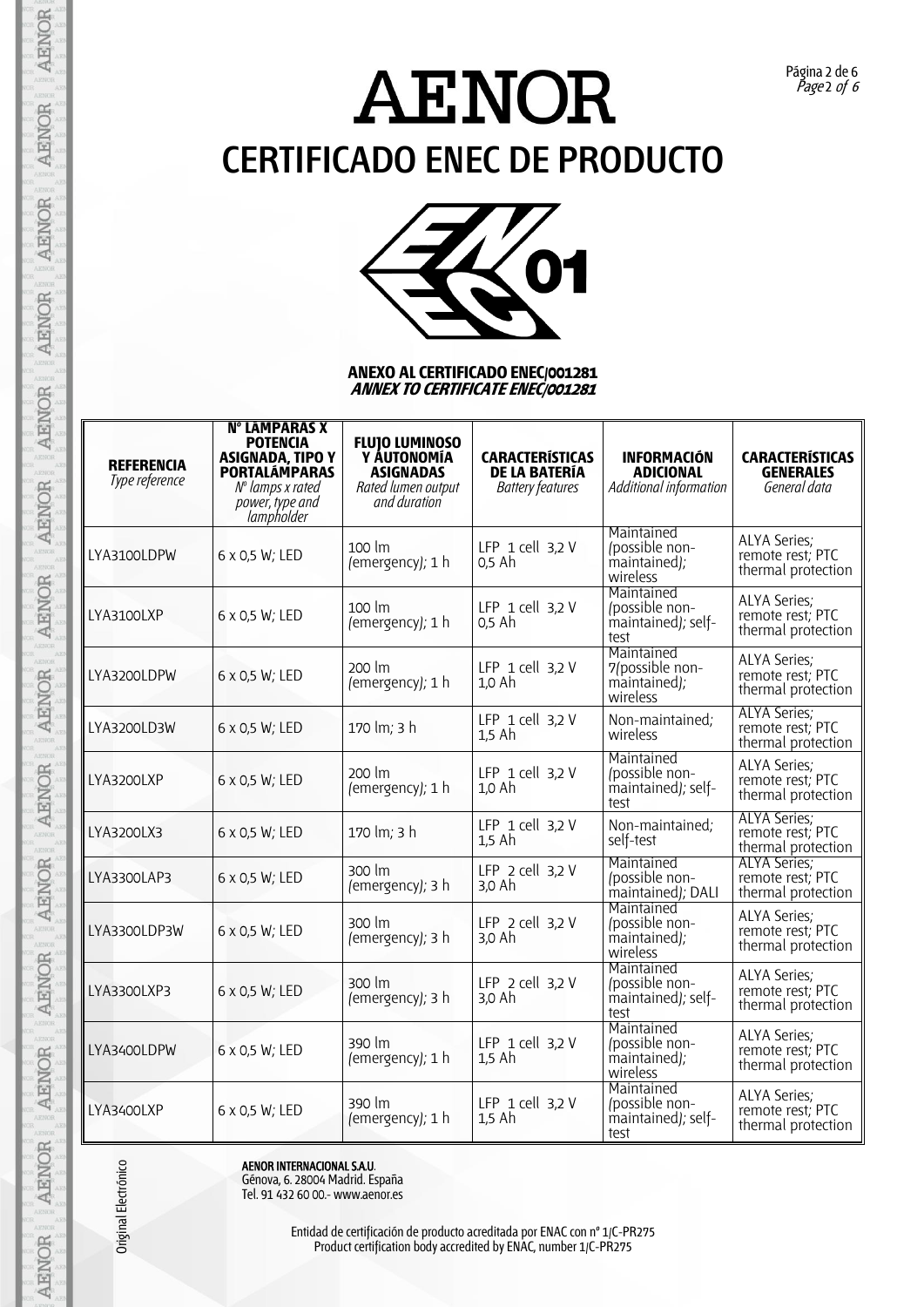

#### **ANEXO AL CERTIFICADO ENEC/001281 ANNEX TO CERTIFICATE ENEC/001281**

| <b>REFERENCIA</b><br>Type reference | <b>N° LÁMPARAS X</b><br><b>POTENCIA</b><br><b>ASIGNADA, TIPO Y</b><br><b>PORTALÁMPARAS</b><br>$No$ lamps x rated<br>power, type and<br>lampholder | <b>FLUIO LUMINOSO</b><br>Y AUTONOMÍA<br><b>ASIGNADAS</b><br>Rated lumen output<br>and duration | <b>CARACTERÍSTICAS</b><br><b>DE LA BATERÍA</b><br><b>Battery features</b> | <b>INFORMACIÓN</b><br><b>ADICIONAL</b><br>Additional information | <b>CARACTERÍSTICAS</b><br><b>GENERALES</b><br>General data           |
|-------------------------------------|---------------------------------------------------------------------------------------------------------------------------------------------------|------------------------------------------------------------------------------------------------|---------------------------------------------------------------------------|------------------------------------------------------------------|----------------------------------------------------------------------|
| LYA3400LX                           | 6 x 0,5 W; LED                                                                                                                                    | 390 lm; 1 h                                                                                    | LFP 1 cell 3,2 V<br>$1,5$ Ah                                              | Non-maintained;<br>self-test                                     | <b>ALYA Series;</b><br>remote rest; PTC<br>thermal protection        |
| LYE3070LAP                          | 12 x 0,5 W; LED                                                                                                                                   | - Im (emergency); 1<br>h                                                                       | LFP $1$ cell $3,2$ V<br>1,0 Ah                                            | Maintained; DALI                                                 | ALYA (EXITALYA)<br>Series; remote rest;<br>PTC thermal<br>protection |
| LYE3070LAP3                         | 12 x 0,5 W; LED                                                                                                                                   | - Im (emergency); 3<br>h                                                                       | LFP $1$ cell $3,2$ V<br>$1,5$ Ah                                          | Maintained; DALI                                                 | ALYA (EXITALYA)<br>Series; remote rest;<br>PTC thermal<br>protection |
| LYE3070LDPW                         | 12 x 0,5 W; LED                                                                                                                                   | - Im (emergency); $1 \mid$<br>h                                                                | LFP $1$ cell $3,2$ V<br>1,0 Ah                                            | Maintained;<br>wireless                                          | ALYA (EXITALYA)<br>Series; remote rest;<br>PTC thermal<br>protection |
| LYE3070LDP3W                        | 12 x 0,5 W; LED                                                                                                                                   | - Im (emergency); 3<br>h                                                                       | LFP $1$ cell $3,2$ V<br>$1.5$ Ah                                          | Maintained;<br>wireless                                          | ALYA (EXITALYA)<br>Series; remote rest;<br>PTC thermal<br>protection |
| LYE3070LXP                          | 12 x 0,5 W; LED                                                                                                                                   | - Im (emergency); 1<br>h                                                                       | LFP 1 cell 3,2 V<br>1,0 Ah                                                | Maintained; self-<br>test                                        | ALYA (EXITALYA)<br>Series; remote rest;<br>PTC thermal<br>protection |
| LYE3070LXP3                         | 12 x 0,5 W; LED                                                                                                                                   | - Im (emergency); 3<br>h                                                                       | LFP $1$ cell $3,2$ V<br>$1.5$ Ah                                          | Maintained; self-<br>test                                        | ALYA (EXITALYA)<br>Series; remote rest;<br>PTC thermal<br>protection |
| LYE3120LAP                          | 14 x 0,5 W; LED                                                                                                                                   | 120 lm<br>(emergency); 1 h                                                                     | LFP $1$ cell $3,2$ V<br>$1.5$ Ah                                          | Maintained<br>(possible non-<br>maintained); DALI                | ALYA (EXITALYA)<br>Series; remote rest;<br>PTC thermal<br>protection |
| LYE3120LAP3                         | 14 x 0,5 W; LED                                                                                                                                   | 120 lm<br>(emergency); 3 h                                                                     | LFP $2$ cell $3,2$ V<br>3,0 Ah                                            | Maintained; DALI                                                 | ALYA (EXITALYA)<br>Series; remote rest;<br>PTC thermal<br>protection |
| LYE3120LDPW                         | 14 x 0,5 W; LED                                                                                                                                   | 120 lm<br>(emergency); 1 h                                                                     | LFP $1$ cell $3,2$ V<br>$1.5$ Ah                                          | Maintained<br>/possible non-<br>maintained);<br>wireless         | ALYA (EXITALYA)<br>Series; remote rest;<br>PTC thermal<br>protection |

**AENOR** 

**AENOR** 

AENOR

AENOR

**AENOR** 

**AENOR** 

Original Electrónico

Example 12<br>
AENOR INTERNACIONAL SAU.<br>
Génova, 6. 28004 Madrid. Es<br>
Tel. 91 432 60 00.- www.aer<br>
Entidad de certific<br>
Product certific Génova, 6. 28004 Madrid. España Tel. 91 432 60 00.- www.aenor.es

Entidad de certificación de producto acreditada por ENAC con nº 1/C-PR275 Product certification body accredited by ENAC, number 1/C-PR275

Página 3 de 6 Page 3 of 6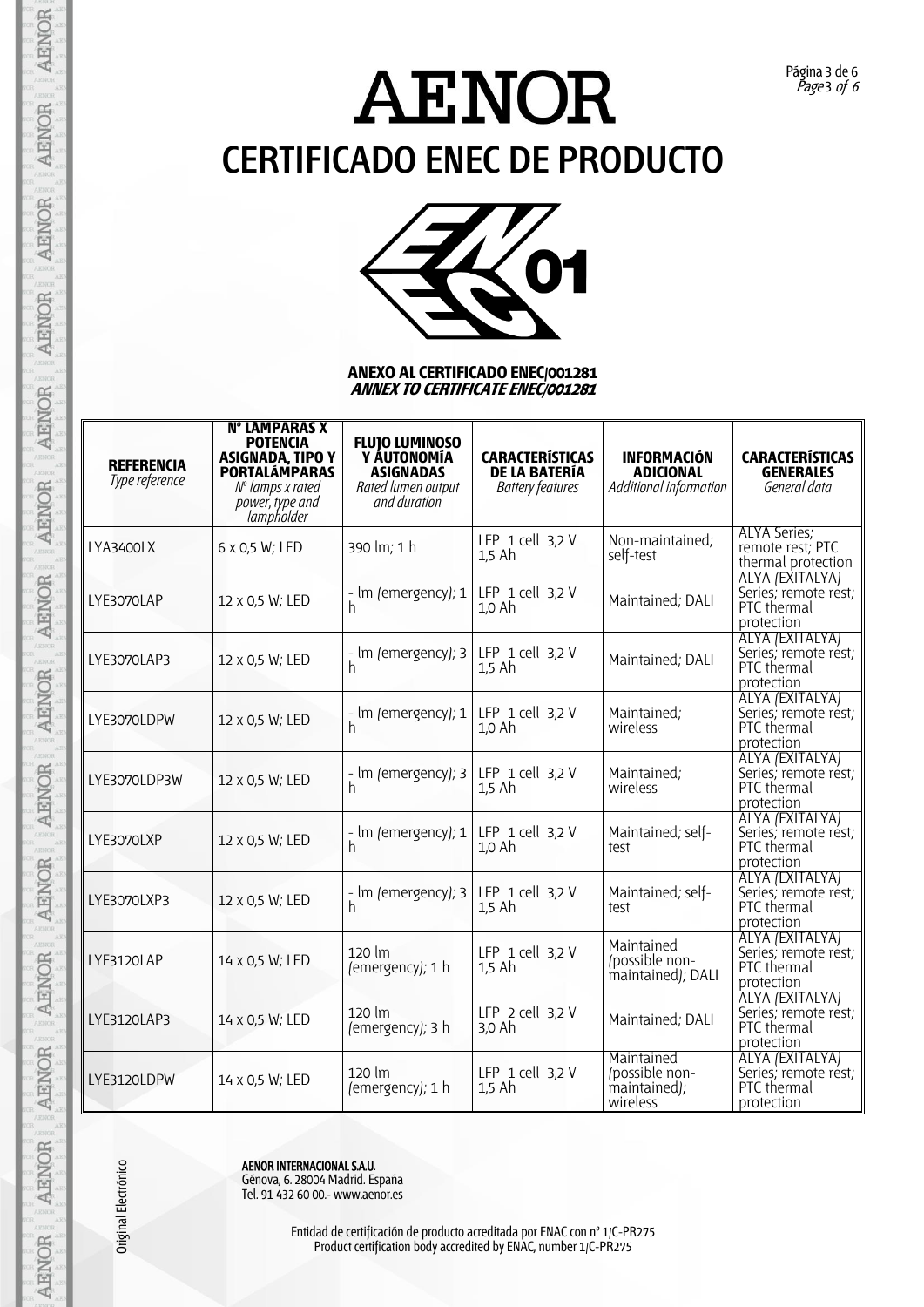

#### **ANEXO AL CERTIFICADO ENEC/001281 ANNEX TO CERTIFICATE ENEC/001281**

| <b>REFERENCIA</b><br>Type reference | N° LÁMPARAS X<br><b>POTENCIA</b><br><b>ASIGNADA, TIPO Y</b><br><b>PORTALÁMPARAS</b><br>$No$ lamps x rated<br>power, type and<br>lampholder | <b>FLUIO LUMINOSO</b><br>Y ÁUTONOMÍA<br><b>ASIGNADAS</b><br>Rated lumen output<br>and duration | <b>CARACTERÍSTICAS</b><br><b>DE LA BATERÍA</b><br><b>Battery features</b> | <b>INFORMACIÓN</b><br><b>ADICIONAL</b><br>Additional information | <b>CARACTERÍSTICAS</b><br><b>GENERALES</b><br>General data           |
|-------------------------------------|--------------------------------------------------------------------------------------------------------------------------------------------|------------------------------------------------------------------------------------------------|---------------------------------------------------------------------------|------------------------------------------------------------------|----------------------------------------------------------------------|
| LYE3120LDP3W                        | 14 x 0,5 W; LED                                                                                                                            | $120 \text{ }$ lm<br>(emergency); 3 h                                                          | LFP $2$ cell $3,2$ V<br>3,0 Ah                                            | Maintained;<br>wireless                                          | ALYA (EXITALYA)<br>Series; remote rest;<br>PTC thermal<br>protection |
| LYE3120LXP                          | 14 x 0,5 W; LED                                                                                                                            | $120 \text{ }$ lm<br>(emergency); 1 h                                                          | LFP $1$ cell $3,2$ V<br>$1,5$ Ah                                          | Maintained<br>(possible non-<br>maintained); self-<br>test       | ALYA (EXITALYA)<br>Series, remote rest;<br>PTC thermal<br>protection |
| LYE3120LXP3                         | 14 x 0,5 W; LED                                                                                                                            | 120 lm<br>(emergency); 3 h                                                                     | LFP $2$ cell $3,2$ V<br>3,0 Ah                                            | Maintained; self-<br>test                                        | ALYA (EXITALYA)<br>Series; remote rest;<br>PTC thermal<br>protection |
| LYE3125LAP                          | 14 x 0,5 W; LED                                                                                                                            | 120 lm<br>(emergency); 1 h                                                                     | LFP $1$ cell $3,2$ V<br>$1.5$ Ah                                          | Maintained; DALI                                                 | ALYA (EXITALYA)<br>Series; remote rest;<br>PTC thermal<br>protection |
| LYE3125LAP3                         | 14 x 0,5 W; LED                                                                                                                            | 120 lm<br>(emergency); 3 h                                                                     | LFP $2$ cell $3,2$ V<br>3,0 Ah                                            | Maintained; DALI                                                 | ALYA (EXITALYA)<br>Series; remote rest;<br>PTC thermal<br>protection |
| LYE3125LDPW                         | 14 x 0,5 W; LED                                                                                                                            | 120 lm<br>(emergency); 1 h                                                                     | LFP $1$ cell $3,2$ V<br>$1,5$ Ah                                          | Maintained;<br>wireless                                          | ALYA (EXITALYA)<br>Series; remote rest;<br>PTC thermal<br>protection |
| LYE3125LDP3W                        | 14 x 0,5 W; LED                                                                                                                            | 120 lm<br>(emergency); 3 h                                                                     | LFP $2$ cell $3,2$ V<br>3,0 Ah                                            | Maintained;<br>wireless                                          | ALYA (EXITALYA)<br>Series; remote rest;<br>PTC thermal<br>protection |
| <b>LYE3125LXP</b>                   | 14 x 0,5 W; LED                                                                                                                            | $120 \mathrm{lm}$<br>(emergency); 1 h                                                          | LFP $1$ cell $3.2$ V<br>$1.5$ Ah                                          | Maintained; self-<br>test                                        | ALYA (EXITALYA)<br>Series; remote rest;<br>PTC thermal<br>protection |
| LYE3125LXP3                         | 14 x 0,5 W; LED                                                                                                                            | $120 \text{ }$ lm<br>(emergency); 3 h                                                          | LFP $2$ cell $3,2$ V<br>3,0 Ah                                            | Maintained; self-<br>test                                        | ALYA (EXITALYA)<br>Series; remote rest;<br>PTC thermal<br>protection |
| LYR3070LAP                          | 12 x 0,5 W; LED                                                                                                                            | - Im (emergency); 1<br>h                                                                       | LFP $1$ cell $3,2$ V<br>1,0 Ah                                            | Maintained; DALI                                                 | ALYA (EXITALYA)<br>Series; remote rest;<br>PTC thermal<br>protection |

Example 12<br>
AENOR INTERNACIONAL SAU.<br>
Génova, 6. 28004 Madrid. Es<br>
Tel. 91 432 60 00.- www.aer<br>
Entidad de certific<br>
Product certific Génova, 6. 28004 Madrid. España Tel. 91 432 60 00.- www.aenor.es

Entidad de certificación de producto acreditada por ENAC con nº 1/C-PR275 Product certification body accredited by ENAC, number 1/C-PR275

Original Electrónico

Página 4 de 6 Page 4 of 6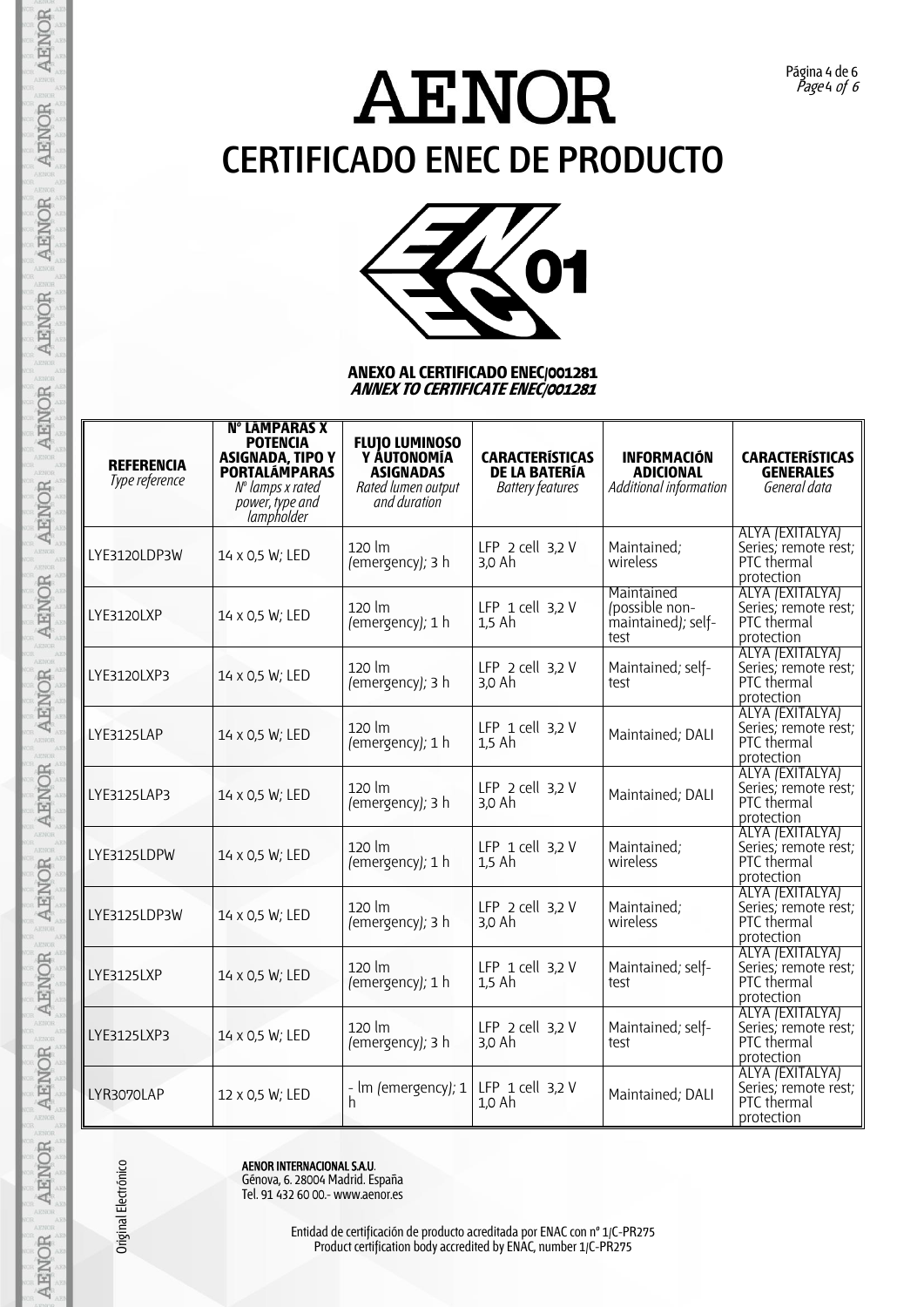Página 5 de 6 Page 5 of 6



#### **ANEXO AL CERTIFICADO ENEC/001281 ANNEX TO CERTIFICATE ENEC/001281**

| <b>REFERENCIA</b><br>Type reference | <b>N° LÁMPARAS X</b><br><b>POTENCIA</b><br><b>ASIGNADA, TIPO Y</b><br><b>PORTALÁMPARAS</b><br>$No$ lamps x rated<br>power, type and<br><i>lampholder</i> | <b>FLUJO LUMINOSO</b><br>Y ÁUTONOMÍA<br><b>ASIGNADAS</b><br>Rated lumen output<br>and duration | <b>CARACTERÍSTICAS</b><br><b>DE LA BATERÍA</b><br><b>Battery features</b> | <b>INFORMACIÓN</b><br><b>ADICIONAL</b><br>Additional information | <b>CARACTERÍSTICAS</b><br><b>GENERALES</b><br>General data           |
|-------------------------------------|----------------------------------------------------------------------------------------------------------------------------------------------------------|------------------------------------------------------------------------------------------------|---------------------------------------------------------------------------|------------------------------------------------------------------|----------------------------------------------------------------------|
| LYR3070LAP3                         | 12 x 0,5 W; LED                                                                                                                                          | - Im (emergency); $3$ LFP 1 cell 3,2 V<br>h                                                    | $1,5$ Ah                                                                  | Maintained; DALI                                                 | ALYA (EXITALYA)<br>Series; remote rest;<br>PTC thermal<br>protection |
| LYR3070LDPW                         | 12 x 0,5 W; LED                                                                                                                                          | - Im (emergency); 1<br>h                                                                       | LFP $1$ cell $3,2$ V<br>$1,0$ Ah                                          | Maintained;<br>wireless                                          | ALYA (EXITALYA)<br>Series; remote rest;<br>PTC thermal<br>protection |
| LYR3070LDP3W                        | 12 x 0,5 W; LED                                                                                                                                          | - Im (emergency); 3<br>h                                                                       | LFP $1$ cell $3,2$ V<br>$1,5$ Ah                                          | Maintained;<br>wireless                                          | ALYA (EXITALYA)<br>Series; remote rest;<br>PTC thermal<br>protection |
| LYR3070LXP                          | 12 x 0,5 W; LED                                                                                                                                          | - Im (emergency); 1<br>h                                                                       | LFP $1$ cell $3,2$ V<br>1,0 Ah                                            | Maintained; self-<br>test                                        | ALYA (EXITALYA)<br>Series; remote rest;<br>PTC thermal<br>protection |
| LYR3070LXP3                         | 12 x 0,5 W; LED                                                                                                                                          | - Im (emergency); 3<br>h                                                                       | LFP $1$ cell $3,2$ V<br>$1,5$ Ah                                          | Maintained; self-<br>test                                        | ALYA (EXITALYA)<br>Series; remote rest;<br>PTC thermal<br>protection |
| LYW3150LAP3                         | $1 \times 3$ W; LED                                                                                                                                      | 150 lm<br>(emergency); 3 h                                                                     | LFP 1 cell 3,2 V<br>$1,5$ Ah                                              | Maintained<br>/possible non-<br>maintained); DALI                | ALYA (WALYA)<br>Series; remote rest;<br>PTC thermal<br>protection    |
| LYW3150LDP3W                        | $1 \times 3$ W; LED                                                                                                                                      | $150 \mathrm{~fm}$<br>(emergency); 3 h                                                         | LFP $1$ cell $3,2$ V<br>$1,5$ Ah                                          | Maintained<br>/possible non-<br>maintained);<br>wireless         | ALYA (WALYA)<br>Series; remote rest;<br>PTC thermal<br>protection    |
| LYW3150LXP3                         | $1 \times 3$ W; LED                                                                                                                                      | 150 lm<br>(emergency); 3 h                                                                     | LFP $1$ cell $3,2$ V<br>$1.5$ Ah                                          | Maintained<br>/possible non-<br>maintained); self-<br>test       | ALYA (WALYA)<br>Series; remoté rest;<br>PTC thermal<br>protection    |
| LYW3250LDW                          | 4 x 0,5 W; LED                                                                                                                                           | 250 lm; 1 h                                                                                    | LFP $1$ cell $3,2$ V<br>$1,5$ Ah                                          | Non-maintained;<br>wireless                                      | ALYA (WALYA)<br>Series; remote rest;<br>PTC thermal<br>protection    |
| <b>LYW3250LX</b>                    | 4 x 0,5 W; LED                                                                                                                                           | 250 lm; 1 h                                                                                    | LFP $1$ cell $3,2$ V<br>$1,5$ Ah                                          | Non-maintained;<br>self-test                                     | ALYA (WALYA)<br>Series; remoté rest;<br>PTC thermal<br>protection    |

Original Electrónico

**AENOR** 

**AENOR** 

AENOR

AENOR

**AENOR** 

**AENOR** 

**AENOR** 

AENOR

**AENOR** 

AENOR

**AENOR** 

**AENOR** 

AENOR

AENOR

Example 12<br>
AENOR INTERNACIONAL SAU.<br>
Génova, 6. 28004 Madrid. Es<br>
Tel. 91 432 60 00.- www.aer<br>
Entidad de certific<br>
Product certific Génova, 6. 28004 Madrid. España Tel. 91 432 60 00.- www.aenor.es

Entidad de certificación de producto acreditada por ENAC con nº 1/C-PR275 Product certification body accredited by ENAC, number 1/C-PR275